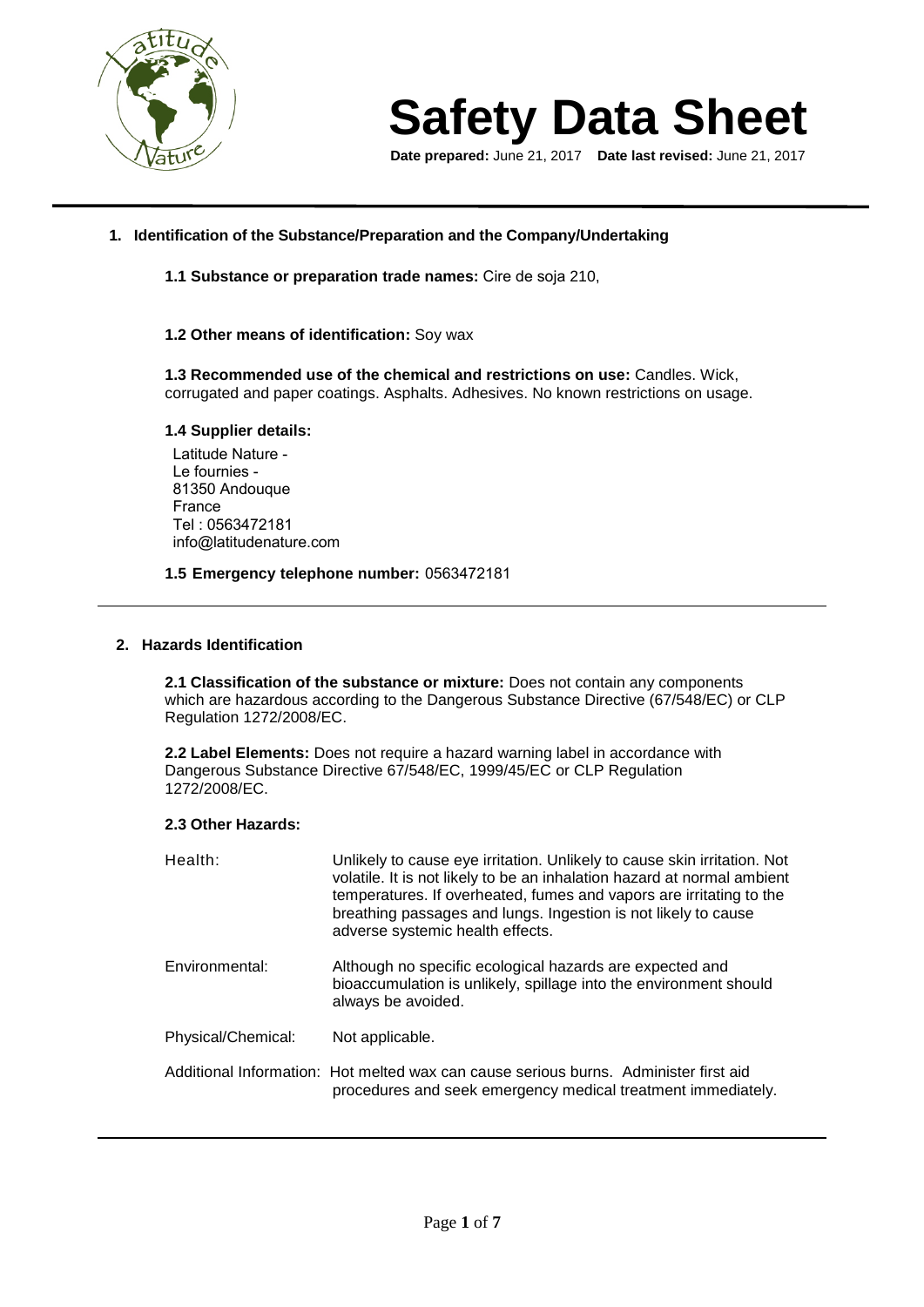

**Date prepared:** June 21, 2017 **Date last revised:** June 21, 2017

# **3. Composition**

**3.1 Chemical Identity:** Mixture of hydrogenated and interesterified glycerides of soybean oil.

**3.2 Common nomenclature:** Mixture of hydrogenated and interesterified glycerides of soybean oil.

**3.3 Other unique identifiers:** Not Applicable.

# **4. First Aid Measures**

# **4.1 Description of First Aid Measures**

**Inhalation:** Remove the affected person to fresh air. If recovery is not rapid, seek medical attention.

**Skin Contact:** Wash the affected body parts with soap and warm water. If adverse skin effects follow seek medical attention.

**Note:** Hot melted wax can cause serious burns. If required, administer first aid procedures and seek emergency medical treatment immediately.

**Ingestion:** Do not induce vomiting. If adverse health effects follow seek medical attention.

**Eye Contact:** Flush eyes immediately with temperate water for at least 5 minutes while holding the eyelids open. If adverse eye effects follow seek medical attention.

### **4.2 Most important potential symptoms and effects, both acute and delayed**

**Inhalation:** Over-heated wax can produce fumes which may be an irritant when inhaled.

**Skin Contact:** Sensitive individuals may experience dermatitis after prolonged exposure.

**Ingestion:** No known significant effects or critical hazards.

**Eye Contact:** May cause slight irritation to eyes.

### **4.3 Indication of immediate medical attention and special treatment needed**

In contact with or splashed by HOT molten liquid:

**Skin Contact:** Cool the skin immediately with cool water. Treat burns according to their severity. To avoid damage to the skin no attempt should be made to remove wax firmly adhering to the skin. In case of circumferential burns splitting of the wax ring may be considered to prevent tourniquet effect. Obtain medical attention immediately. Never try to remove the material with solvents.

**Eye Contact:** Cool the area immediately with cold water. Obtain medical attention immediately and seek the advice of an ophthalmologist.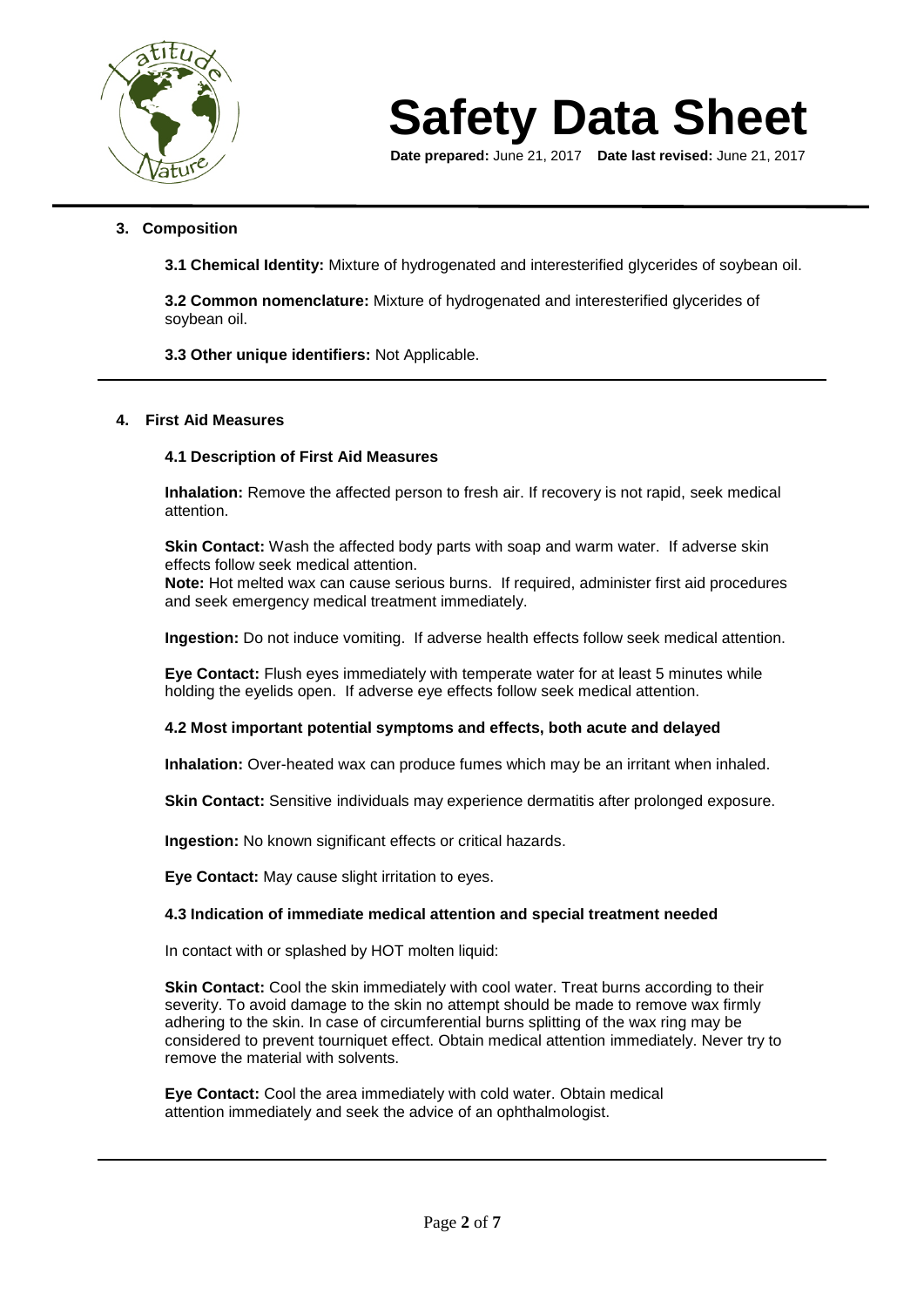

**Date prepared:** June 21, 2017 **Date last revised:** June 21, 2017

# **5. Fire Fighting Measures**

**5.1 Extinguishing media:** Foam, Carbon Dioxide or Dry Chemical. Because water can spread the fire; it is advisable to avoid a direct water stream for extinguishing.

**5.2 Special hazards arising from the substance or mixture:** Potential flammability hazard when wax vapors are exposed to heat or flame. During a fire carbon monoxide and carbon dioxide gases may be generated by thermal decomposition or combustion.

**5.3 Advice for firefighters:** Only suitably trained personnel should attempt to tackle fires. Use standard firefighting procedures when extinguishing fat or oil fires.

# **6. Accidental Release Measures**

**6.1 Personal precautions, protective equipment and emergency procedures:** Take precautionary measures to avoid slippery surfaces caused by spills, use sand or comparable material for traction where needed.

**6.2 Environmental precautions:** Confine spill with sand or other adsorbent inert media. Do not allow the product to enter public drainage system or open water courses.

**6.3 Methods and material for containment and clean up:** Use sand or active clay to absorb molten product or allow to set before removal. Scrape up spilled substance and remove to containers for disposal in accordance with governmental regulations. Clean area with detergent and hot water.

**6.4 Reference to other Sections:** See sections 8 and 13

### **7. Handling and Storage**

**7.1 Precautions for safe handling:** Sensitive individuals may experience dermatitis after prolonged exposure to the skin. If handling containers of hot wax, insulated neoprene gloves, aprons and boots, face shields or other personal protective equipment may be required. Wash hands after working with the material. Do not wear contaminated clothing. Excessive inhalation of oil mist may affect the respiratory system. Hot oil mist is classified as a nuisance particle by ACGIH.

**7.2 Conditions for safe storage, including any incompatibilities:** Keep containers tightly closed and stored in a cool dry area out of direct exposure to heat and sunlight preferably at 72°F (22°C).

**7.3 Specific end use(s):** This material is formulated for use in the manufacture of candles.

### **8. Exposure Controls/Personal Protection**

**8.1 Occupational exposure limit values:** Liquid or solid: None known. Oil Mist: suggested-15 mg/ $m^3$  total particles.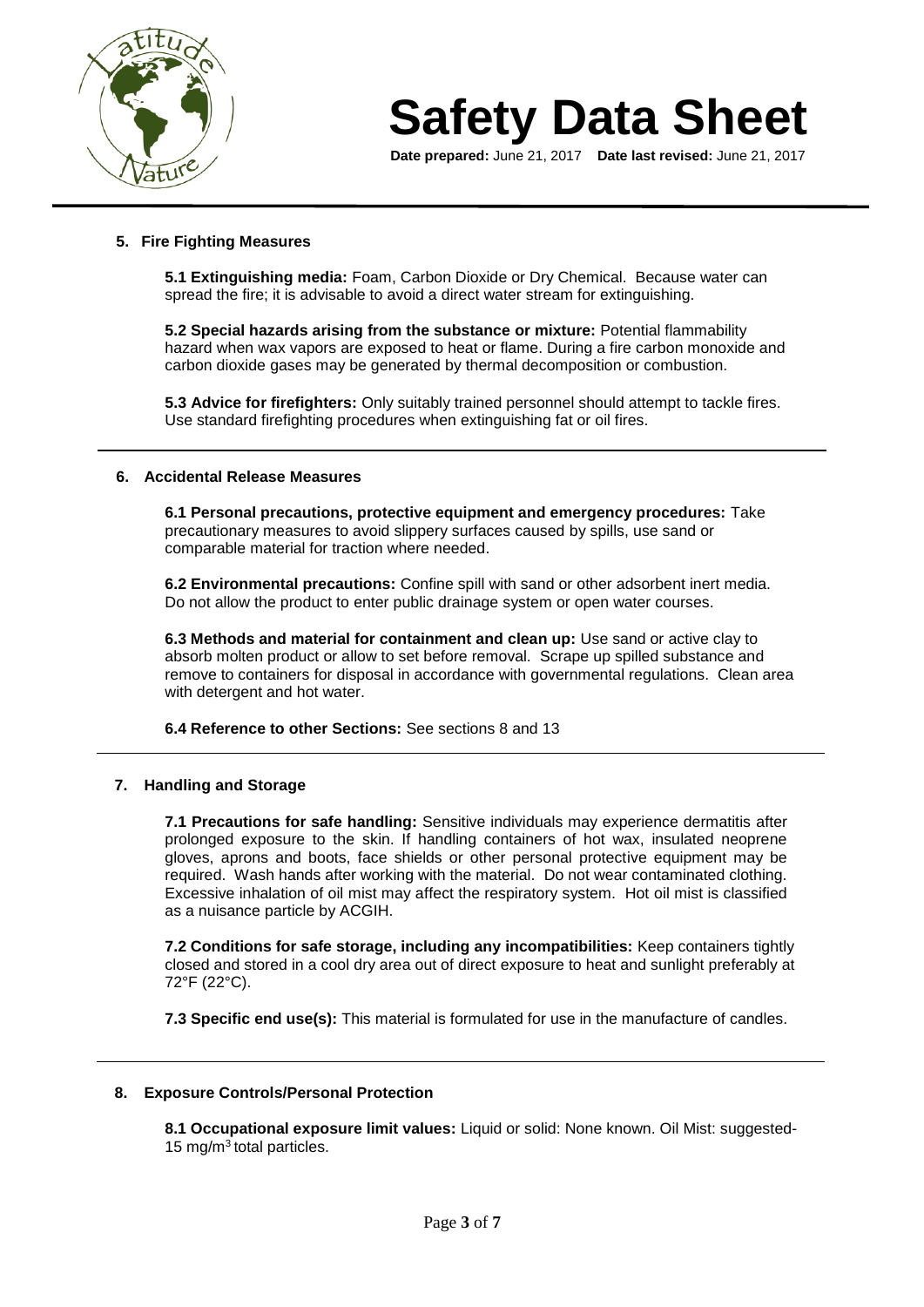

**Date prepared:** June 21, 2017 **Date last revised:** June 21, 2017

**8.2 Control Parameters:** If exposed to hot oil mist, an appropriate NIOSH approved respirator for organic vapors may be required. If handling containers of hot wax, insulated neoprene gloves, aprons and boots, face shields or other personal protective equipment may be required. Ventilation should be provided in areas where hot wax is being used.

As with any hot liquid, hot wax can burn the skin. In all circumstances exposure should be kept as low as reasonably possible by good ventilation and safe working practices.

**8.3 Appropriate engineering measures:** No special measures needed.

**8.4 Individual protection measures:** Exposure guidelines: Shortening: OSHA PEL: N/A, ACGIH: TLV: N/A, STEL: N/A.

**Respiratory protection:** Inhalation of the vapor, fumes or mists should be avoided by safe working practices and good ventilation. If exposed to hot oil mist, an appropriate NIOSH approved respirator for organic vapors may be required.

**Eye Protection:** No special precautions are needed beyond clean working conditions and safe handling practices. Safety glasses with side protection or better may be required.

**Skin Protection:** No special precautions are needed beyond clean working conditions and safe handling practices. Insulated neoprene, PVC or nitrile gloves, aprons and boots, face shields or other personal protective equipment may be required.

# **9. Physical and Chemical Properties**

### **9.1 Information on basic chemical and physical properties**

| Appearance:                          | Solid - white to off white at ambient temperature. |
|--------------------------------------|----------------------------------------------------|
|                                      | Liquid - amber                                     |
| Odor:                                | Typical of vegetable oil                           |
| pH:                                  | Neutral                                            |
| <b>Melting Point:</b>                | 110°F to 175°F (43.3°C to 79.4°C) AOCS Cc18-80     |
| <b>Congealing Point:</b>             | 93°F to 138°F (33.9°C to 58.9°C) ASTM D938         |
| <b>Boiling Point / Range:</b>        | Not determined                                     |
| Flash point:                         | >450°F (>232°C) ASTM D92                           |
| <b>Evaporation Point:</b>            | Not determined                                     |
| Flammability (solid, gas):           | Gas may be combustible at high temperature         |
| Vapor Density (Air=1.0):             | Exceeds 1.0                                        |
| <b>Specific Gravity:</b>             | 0.890 to 0.894 ASTM D1298-55                       |
| <b>Solubility in water:</b>          | $<$ 1 mg/l                                         |
| <b>Solubility in other solvents:</b> | Not determined                                     |
| <b>Auto-ignition temperature:</b>    | $>392^{\circ}F$ ( $>200^{\circ}C$ )                |
| <b>Decomposition temperature:</b>    | Not determined                                     |
| <b>Viscosity:</b>                    | 10.0 ASTM D 445-65                                 |
| 9.2 Other Information                |                                                    |
| Weight:                              | Pounds per Gallon - 7.37 to 7.61                   |
|                                      | Kilograms per liter $-0.88$ to 0.91                |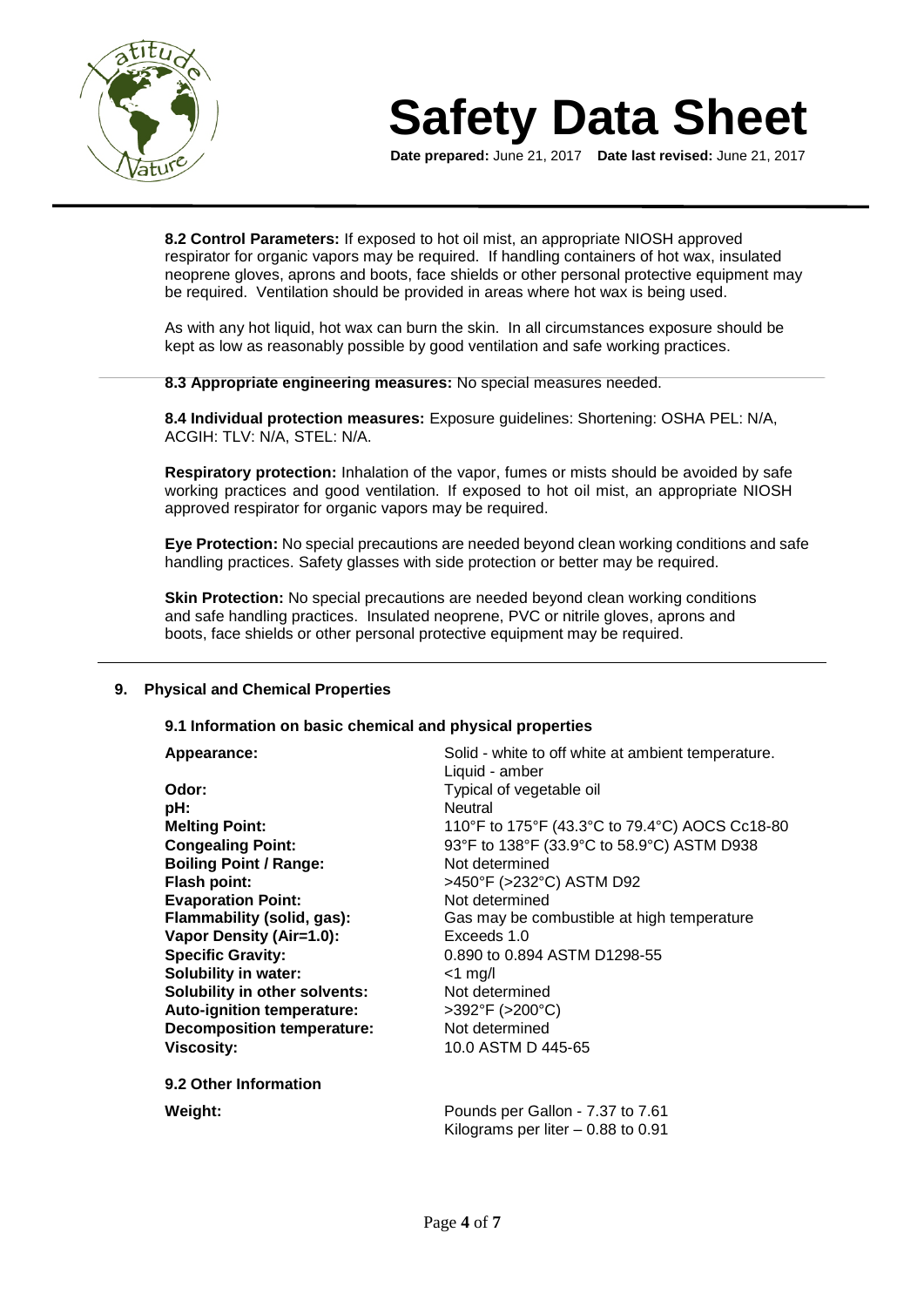

**Date prepared:** June 21, 2017 **Date last revised:** June 21, 2017

# **10. Stability and Reactivity**

**10.1 Reactivity:** This product is not reactive under normal storage and handling conditions (see section 7).

**10.2 Chemical stability:** Considered stable, no known reactivity problems.

**10.3 Possibility of hazardous reactions:** No specific hazardous reactions expected.

**10.4 Conditions to avoid:** The product is combustible when heated over 450°F (232°C).

**10.5 Incompatible materials:** May react with strong alkali and oxidants.

**10.6 Hazardous decomposition products:** Thermal decomposition or incomplete combustion may produce carbon monoxide, carbon dioxide and irritating fumes.

### **11. Toxicological Information**

**11.1 Information on toxicological effects:** Shortening: LD50 [oral, rat]; N/A; LC50 [rat]; N/A; LD50 Dermal [rabbit]; N/A. Material has not been found to be a carcinogen nor produce genetic, reproductive, or developmental effects

**Inhalation:** Not volatile. It is not likely to be an inhalation hazard at normal ambient temperatures. If overheated, fumes and vapors may irritate the breathing passages and lungs.

**Skin contact:** Unlikely to cause skin irritation. Long or repeated contact with skin may cause dermatitis in certain sensitive individuals. Hot molten product may cause thermal burns.

**Eye contact:** Unlikely to cause eye irritation. Hot molten product may cause thermal burns and severe corneal damage.

**Ingestion:** Ingestion is unlikely to cause adverse systematic health effects.

**Other:** No known Acute or chronic health hazards. Vegetable waxes are generally regarded as non-toxic, relatively harmless and not irritating under normal usage.

### **12. Ecological Information**

**12.1 Ecotoxicity:** No known significant effects or critical hazards. Not considered an environmental hazard

**12.2 Persistence and degradability:** These products are biodegradable.

**12.3 Bio accumulative potential:** Data not available.

**12.4 Mobility in soil:** Data not available.

**12.5 Other adverse effects:** None known. No ecological problems are to be expected when the product is handled and used as instructed.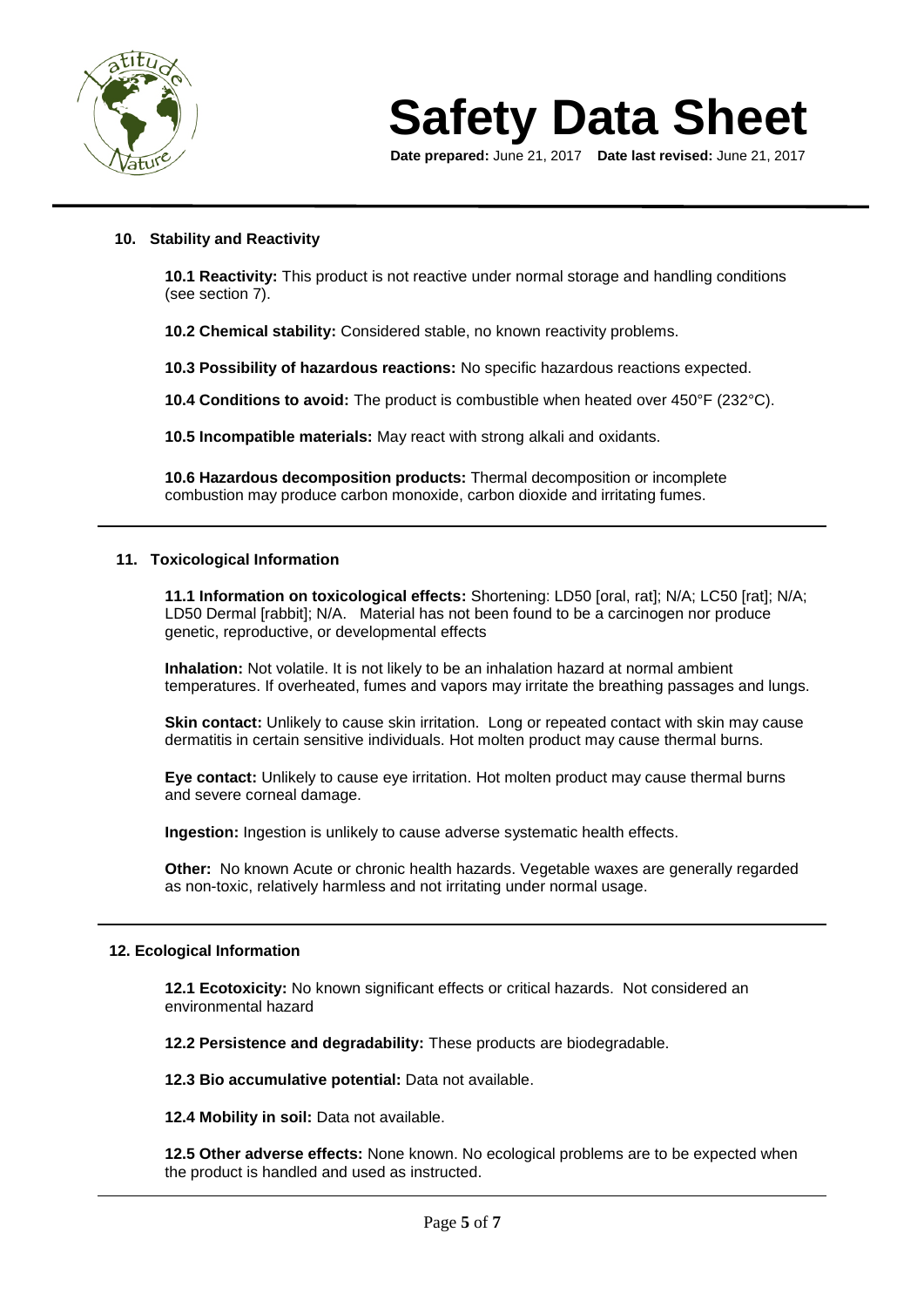

**Date prepared:** June 21, 2017 **Date last revised:** June 21, 2017

# **13. Disposal Information**

**13.1 Disposal:** Check with all applicable local, regional, and national laws and regulations. Local regulations may be more stringent than regional or national regulations. Disposal must be made according to official regulations.

# **14. Transport Information**

**14.1 UN number:** Not classified.

- **14.2 UN Proper shipping name:** Not classified.
- **14.3 Transport Hazard Class(es):** Not classified
- **14.4 Packing Group:** Not classified
- **14.5 Environmental Hazards:** None
- **14.6 Special Precautions for user:** None
- **14.7 DOT Shipping Name:** Not regulated by DOT.

**14.8 Canada TDG:** Not regulated by TDG.

**14.9 Transport in bulk according to Annex II of MARPOL&3/78 and the IBC code:** Not classified

# **15. Regulatory Information**

**15.1 Safety, health and environmental regulations/legislation specific for the substance or mixture:** Regulations No.2037/2000 (Ozone depletors), No. 850/2004 (POPs) and No. 689/2008 (Export/import of dangerous chemicals) not applicable for these materials.

- **15.2 EINECS:** Not Listed
- **15.3 WHMIS Canada:** Not WHMIS Controlled.
- **15.4 TSCA:** All components are listed or exempt.
- **15.5 California Proposition 65:** Not listed.
- **15.6 Chemical Safety Assessment:** Not determined.